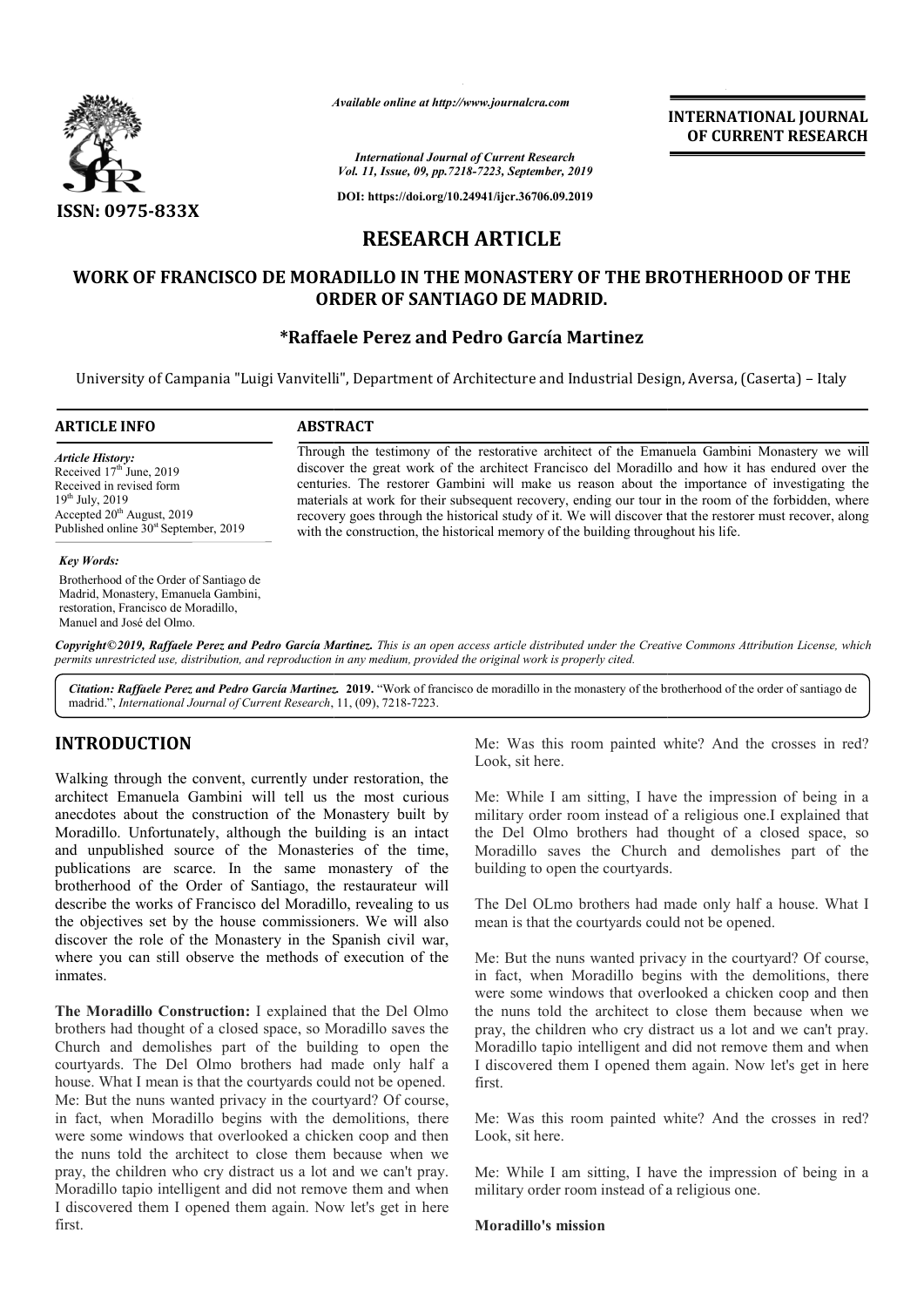Then, when Francisco Moradillo arrives, he proposes to exalt the two great dynasties that had existed in Spain until his arrival. Do not forget that you enter this house with Fernando VI.

Me: What were these two dynasties? Austria and the Bourbons.

So, like all the statues you see, they are non-holy kings, it is the first thing that tells you that this is not a liturgical place but a protocol space! That is why there are statues Carlos V of Germany and first of Spain, on his right is his son Felipe II, on his left is his grandson, Felipe III, on the right of Felipe II is Felipe IV and under Felipe IV when we start to put the first stone of this house, but then you have to wait because Felipe IV dies and his son (only successor) Carlos II dies. Carlo II called the bewitched, they called him that because he could not have children and brought sorcerers from all over the world until he died without offspring. At his death, he designates the Bourbon of France for the throne of Spain. Then comes Felipe V, who marries twice with two Italians, Savoy and Farnese. Between one and the other he had many children and was the father of three kings, attention, because he was the father of three kings it was so peculiar that he did not want to be buried in the Pantheon of the kings of the Escorial because he said that the Austrias had made them suffer too much and for So I didn't want to be there.

For this reason he is buried in the farm of the collegiate church of San Idelfonso. Well, first he marries Savoy and abdicates in the first son he had with her, who was Luisito, a tender baby who at 17 years marries him with an Orleans. Orleans was crazier than a Hispanic goat, in all the parties she attended, she danced naked, until she was locked up in a monastery. She begins to write love letters to the king and he, who believes them all, releases her. On his return to the palace he continues with the same until he ends up infected by a typhoid fever and, look where you are, he dies and not her. The king's preceptor was the Farnese, since when the king wanted to re-abdicate, he insisted that Philip V had to wear the crown again to be king twice until after his death he inherited the throne his second son with the Savoy . The piece of union with the architect who designed this house. Why? Why is Ferdinand VI who marries Barbara de Braganza, a Portuguese who was not as authentic as the Farnese and began to say: he wanted to build a monastery for an order that did not exist here, in short, the king calls his architect of the court that was Moradillo and sends him to build a palace that cannot be seen in its great magnitude because it has suffered two fires, although this church remains very intact, very Italianizing made of green and Fernando VI and his wife Barbara de Braganza

**The difficulties of the beginnings of restoration works:** So when I entered this room everything was white, I found a small cockatoo you have here and I wondered why. Well, there was a young man who was a military orders administrator who helped me a lot and gave me a series of explanations. Then you can see the three colors of the order, teal, Siena yellow and the blood red of the martyrs. This man helped me a lot because I knew many stories about this house and allowed myself to help with pleasure.Why? because before doing the master plan I spent two years kicking the whole monastery to learn it and then I started writing the master plan that I also had to do twice and 7 years to carry out the master plan of this house and the master plan is not You can change. In what sense? That if it is in the master plan as a sacristy of the knights (Figure 1,2 and 4), I cannot say anything other than the sacristy of the knights, do you understand me? But it is not economically linked to each section that I did, I had to do it while maintaining the distribution of the master plan but making a new contest economically speaking, and what about all this? This must be respected by all heritage. In the year '85 the famous law was made after Franco's death, several things are done that are badly done, not that it is Franco, much less, but I mean the laws that were made at that time, and what do they do? That all economic problems related to culture and education were transferred to the autonomous communities, so there are 17 curricula and 17 cultural plans in Spain, since culture in Spain does not interest anyone, it only has an idiot worried here. Then the BIC of the highest category was declared and any job in this house must have a company that has the K7C classification, wich is very difficult to obtain.

The restoration of the Chapter hall and historical details. I discovered on the scaffold that white covered the colors of that rose that is up there (it is the first one I discover). That rose is painted by French painters, the same year that those roses are grown in France and are called pink Louis XVI, but it was not surprising because the king had come from France, so everything was normal. Well, seen this, then I practically find myself? That to eliminate the white, which was on the walls here, there were more than 4 layers, and you can see in a room that is practically the same as this one to check. Since they haven't given me money to restore it, I'm using it to hang pictures on the wall. Then I had a problem, which was not the wall that had the four layers of paintings, the real problem was that all the stones were covered in white that was not lime, but white cement, and the white cement is not removed with anything. Then, once I could scrape the paint from the walls, I had to return the original paint.

The main problem I had with the paint is the support that was a very special factory that does not admit artificial paint, that is to say industrial. More specifically, the brick rejects it, spits it out and I find myself facing this situation. In the course of painting the walls there were discussions with the work manager, who before my complaints about the execution, told me: that this was only the first step, but that in the end it would end well. I did not like the answer and sent to analyze the painting. I was told that the paint was very good, of the highest quality, so I discovered that this stone and this house do not accept industrial paint because a paint that allows perspiration was needed. This painting that can be seen is from the French firm Keim that manufactures me the colors I need with natural plant products (vegan paint) based on natural paints and finally here I have everything that is observed without having altered anything so far. Returning to the stones and white cement, this was painted by decision of a mayor because of the plague, for this purpose in the window next to it, I found a didascalica that I said Cordoba painter with 44 years that I painted Cal these walls to disinfect them by the plague, although it was not a plague (if lime, only the walls). Well, window figures were discovered that simulated symmetry with a really impressive effect.

**The paintings in the monastery:** Now we are going to see the paintings, the paintings are somewhat exceptional because it is a complete piece of eight paintings on copper, there was not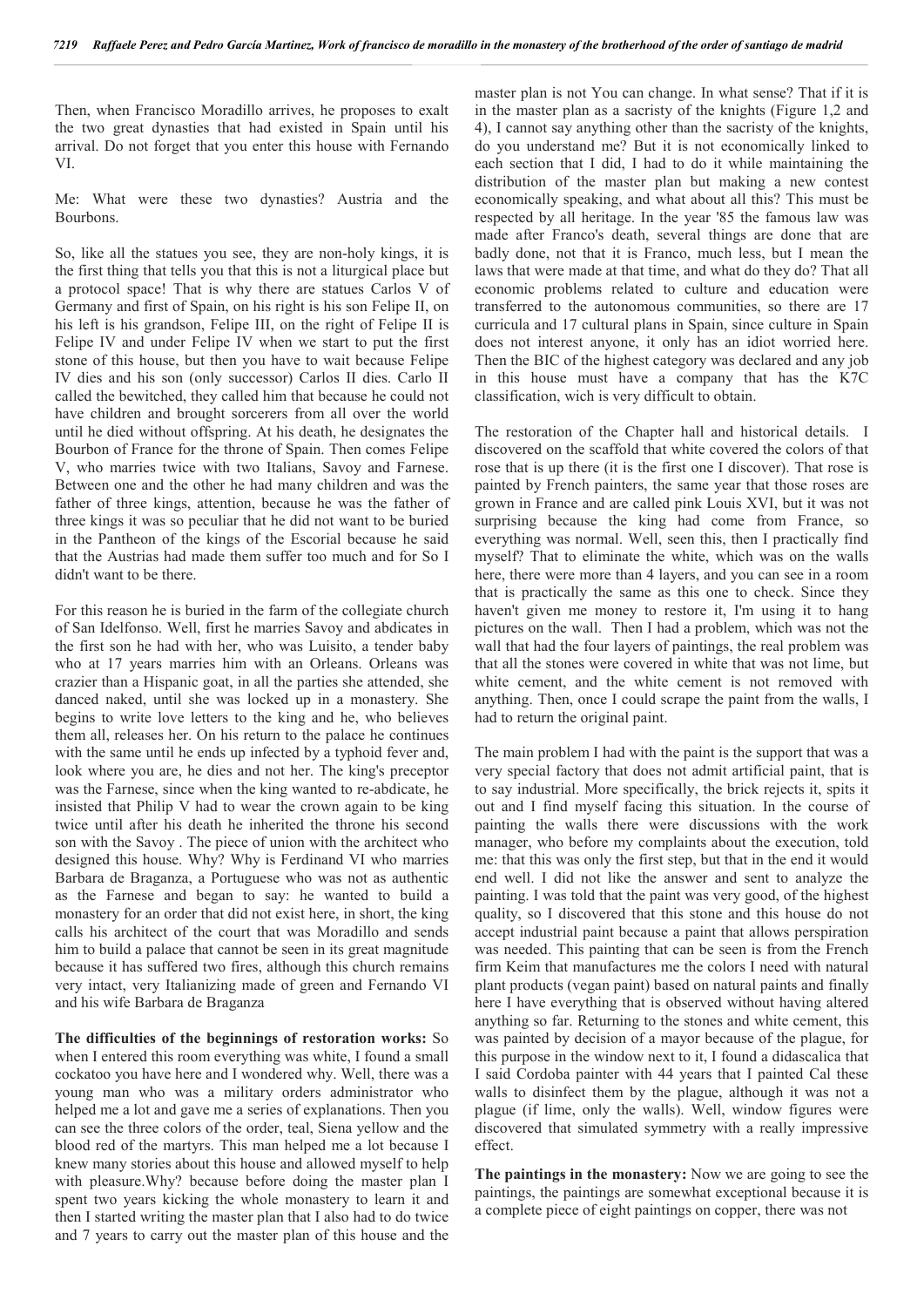



the paintings on olio on copper. The technique was known, for example, the Academy of Fine Arts of San Fernando has one that is the same but smaller. It is the story of the Virgin from the moment she is born until the moment she dies and this painting has an impressive dynamism since this rupture is seen between the celestial and the earthly, the objective from which the virgin has risen to heaven.





All are signed by Flemish painters who knew the existence of Rubens but none of them had been a disciple of Rubens. Under the frame, everyone has his signature and when we clean them I discover that this one in particular had the signature of Wilden and Rubens, but I was sure, because the only one who paints the angels with dragonfly wings is Rubens and for more inri this has a character and dynamism superior to others.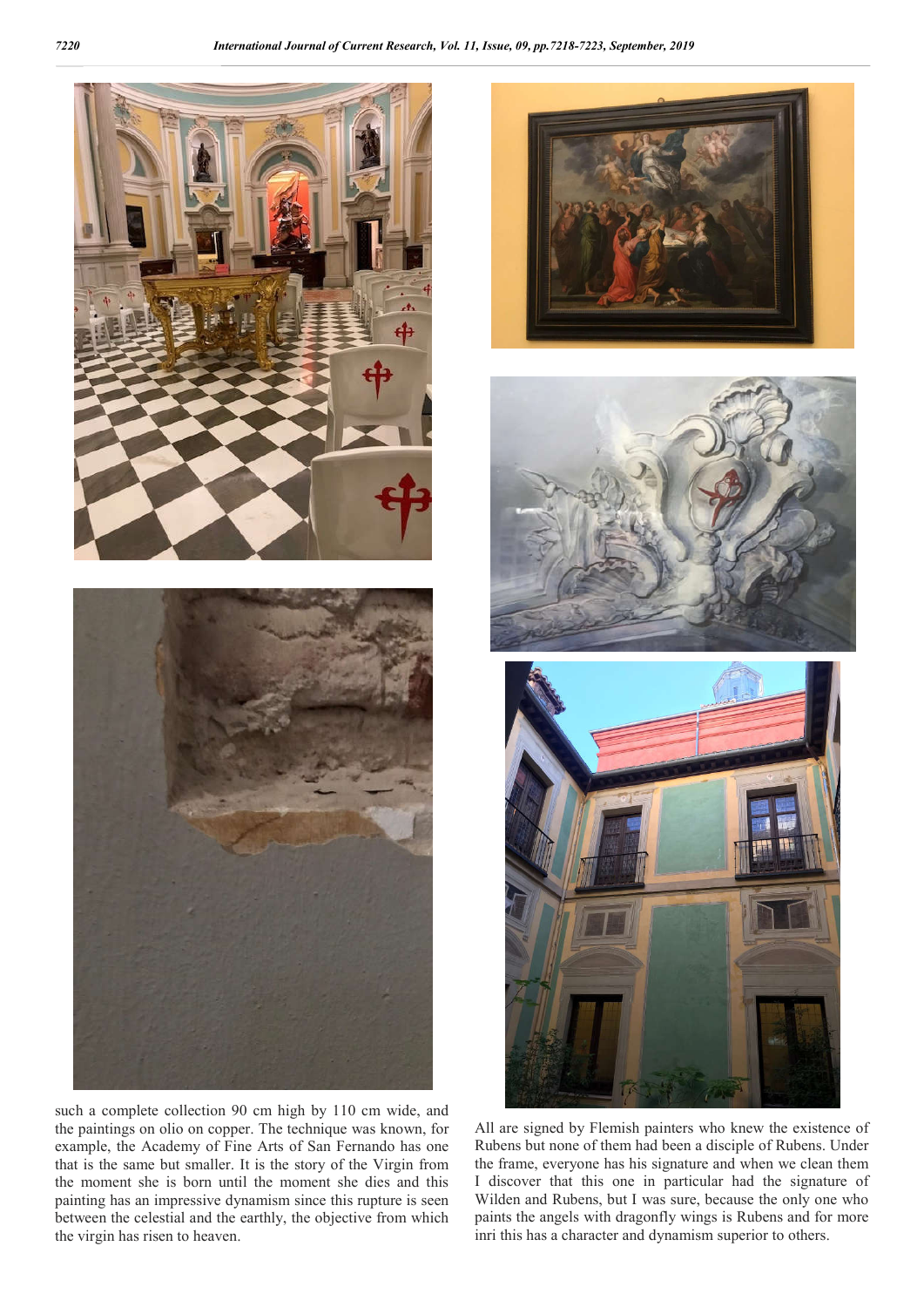





**Some notions about the Monastery of the sisters of the order of Santiago:** Here (Photo) I can see the red cross on the white, painting that covered the room. Do you see the transparency of the colors of the wall? Now you see some grooves, the Spaniards to copy the fresco painting on the wall had a formula.

To copy the drawing, pierce with a thick needle to make a representation of the shape on a plane. However, the French, and here they have worked hard, had a stronger formula: they made a template, planned the template in the wet fresco and with a tool marked the edges. And to move from this to this, 4 years and 4 million have passed. This is Moradillo's yard, this yard was completely analyzed reflecting it in numerous reports and we saw that unfortunately the base color could not be used, why? Because the base color is malachite powder and is also carcinogenic. Once again, the Keim firm helped me with natural products, the reward was the publication of my work. They gave me all the colors I needed, a complete palette, then the files, the files are not all the same and the only file that suits us for this type of factory is the one found in Morón de la Frontera, the file from There it has to come alive and turn it off here, with the traditional procedure (water and lime 21 days and everything else with the nerves of burning alive). If I put gray sand, the color goes out and if I put white sand, the color shines and then I had to go look for the sands in the salt flats of Almeria with the final product that is here and before anything else, before stop looking at the church because from here it is interesting, look from here the red church, that is not painting. I also studied this and saw that it had this red hue. But how do you get it? Using some of the old solid bricks. Not the ones that are useless now, the good ones are the old ones, and besides, they had to be the old ones that were inside the factory that had not rusted. Then we broke the brick and when the internal part broke, that gave the color I needed by making a marble mass to get exactly the tone you are looking for..

**The patio designed by Moradillo:** Well, we share this courtyard, that is, two sides of the courtyard are owned by the mothers and two other sides of the courtyard are in the hands of the brothers of the Order because when the brothers of the Order of the Spanish civil war return after the war , where all military orders were canceled. When Don Juan de Borbón returns with the father of King Juan Carlos, Don Juan asks the nuns if they lend him any space to be reinstated and the nuns generously gave them these borrowed spaces and remain the property of the nuns, who after the War was no longer closing. Of this courtyard, two sides belonged to the nuns and two sides to the knights where, being more purist, the plants also remain: green, red and yellow; and as you will understand, no more colors can enter.. Do you see these grooves that are on the facade? This allowed me to understand the drawing, unlike the sacristy where everything is flat. What did I inherit from Moradillo's yard? What you see there was the only thing that occurred to me, all this I cleaned, consolidated and fixed. Until I start working and I understand that the vertical line starts from the bottom up, always the same, however, if that relic does not appear as I call it, or that point that is there, which tells me at what point I have to twist the yellow line or that corner of that dust cover on the balcony that I can't know to be able to rebuild. You understand?

Me: I see a point that seems to be from Fuga, and I indicate it? Moradillo plays by making a closed window and an open window because if everything is closed, it is crushed. What is the handkerchief for? First put the red, second create the three dimensions and give more strength in the first instance to the handkerchief, second to the half-open window and third to the inner darkness, which means that it is not known what is inside this house.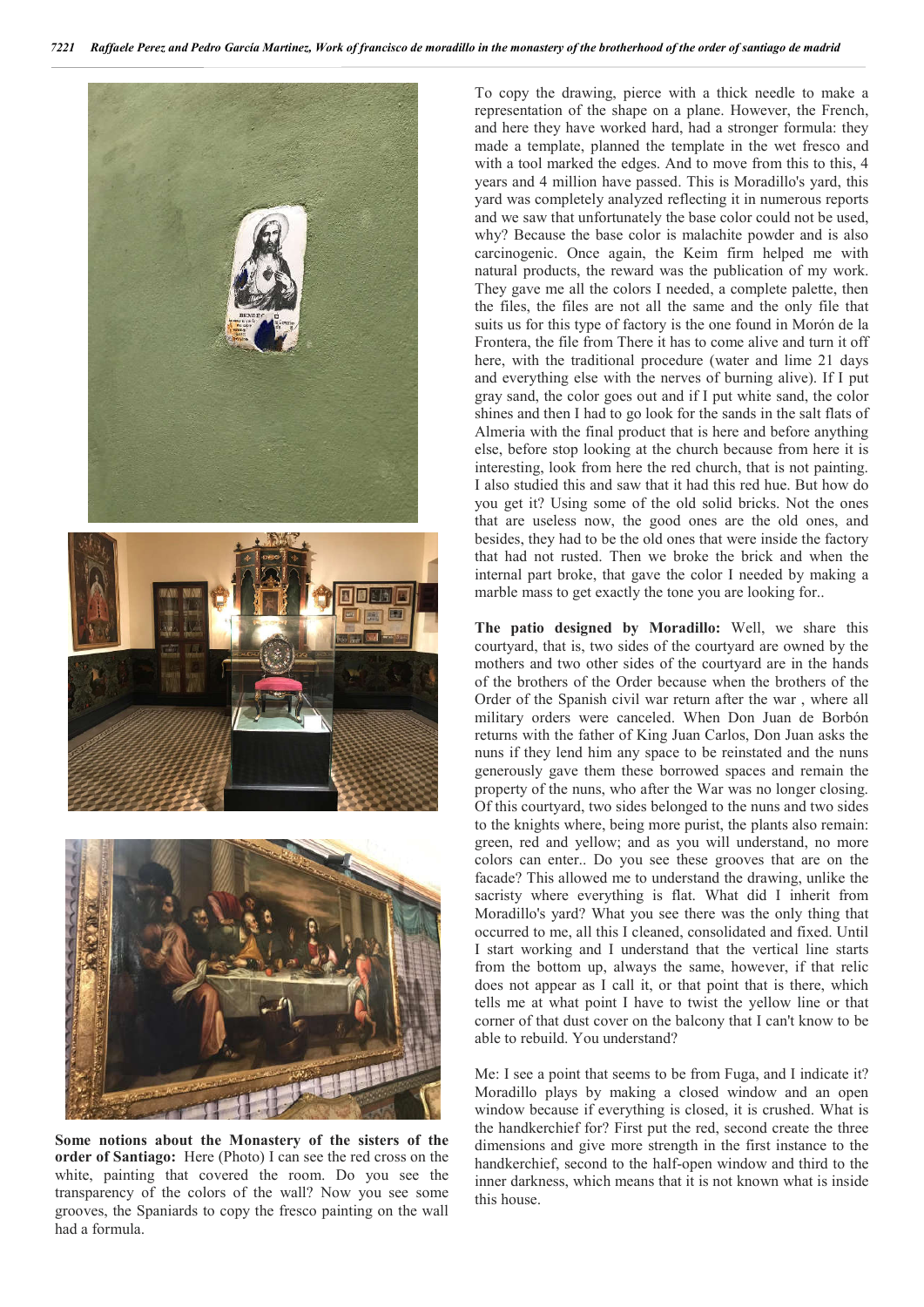**I look at some grooves in the wall, and I point:** During the war, this was a prison and the prisoners were shot here. This stone was on the ground, I picked it up from where it had fallen to replace it. They stood on this stone and threw them to death and here you can see the shots, there was also some pressure to eliminate the memory of this place, but in the end it was decided to remember everything that this space has lived. . Now we are going to visit this, in this room the king in the mortarboard and in the mantle had the fourth images of Santiago, Calatrava, Alcántara and Montesa, when there was a crossing, I was in procession with all the nuns. Here is Santiago, very handsome and smiling, totally opposite that of Santiago, who is in a bad mood, which has not yet been restored, but when it will be restored, he will use the three colors of the Order, green, red and yellow.

**The singularities of the chapel of Felipe V:** We both entered the chapel of Felipe V, where he shows me a shield on the ceiling, which reveals to me that it is very important, because although it is beautifully painted it is bad for having some incongruities. This shield is the first known of Felipe V and has all the attributes as such, the fleur de lis, the blue band, the golden fleece and the little lamb. All this would not be more important if its position were correct, since being in a royal chapel, the altar where it is celebrated is more important than the crown, so the crown must be at the feet and the lamb towards the altar. To this we must add that the heraldic fields on the left must be on the right and vice versa.

**The Chapter Hall:** From now on we have the chapter room that we could also call forbidden. This ceases to be a monastery room because it is for all purposes a palatial room. The paper in this room has been made with cane cane and what was still to be restored we had to buy and bring it from Japan for being an unusual material to buy and manufacture in Spain. Then, on the tip these little leaves are nickel and that's why it shines, the paintings that are seen have cobalt blue. As you can see, many of the materials used are both in their time and in ours difficult to find.From now on we have the chapter room that we could also call forbidden. This ceases to be a monastery room because it is for all purposes a palatial room. The paper in this room has been made with cane cane and what was still to be restored we had to buy and bring it from Japan for being an unusual material to buy and manufacture in Spain. Then, on the tip these little leaves are nickel and that's why it shines, the paintings that are seen have cobalt blue. As you can see, many of the materials used are both in their time and in ours difficult to find.

#### **Some events of the royal house: The chair of Alfonso XII:**

Now here in the anteroom you have two interesting things, first this chair. It turns out that the wife of Alfonso XII, had two daughters with whom, after the death of her father, one of them was preparing her to be princess of Asturias. The wife of Alfonso XII paralyzes the preparations saying: they could not make her princess because, although my husband died, I got pregnant. Then they had to wait eight months and at eight months when the child was born, who was not a girl but a boy, it was Alfonso XIII who, due to the death of his father, had already been born king. This was the chair that Alfonso XIII used when he was little and when he stopped using it he gave it to the house and I put it here under an urn with its upholstery with his mother of pearl and without altering it at all. In this image you have all the photography that I have found on these walls, since it cost us to sweat blood and tears to restore it to

the point that I preferred to join them in a single image instead of spoiling them again in the walls.

Do you see this picture? This is the only painting I know about the last supper in which there seems to be thirteen apostles. Well, there are different theories about this painting, some say that the first one was a servant and for me it is not true because at the last dinner there were no servants that I know of. My theory is very simple, the last one you have here instead of having the tunic like Judas and the others have a curly gola and for me it is the painter who stood on the scene, it is wonderful the folds of the tablecloth and the cauldron in first flat, Judas with the 30 reais. Here you can see the Neapolitan Barqueños, while here you have a Matías Cerezo painted on canvas and signed, this is a Matías Cerezo but on canvas. Also on the ceiling of the room there is wallpaper that has had to be restored even the support with the reinforcement of the wooden beams adding a grout of cement and mesh. One thing that attracts attention is that these four small bees with the root in the middle turn out to be something very important for the time and that makes this room unique in its kind, since it has an allegorical symbology that indicates what the bee and the root bee. Christian iconography, in fact in Rome you can see that almost all buildings have the papal bee. Here you can admire a Neapolitan, ivory and mother of pearl bargueñoHere you can see the Neapolitan Barqueños, while here you have a Matías Cerezo painted on canvas and signed, this is a Matías Cerezo but on canvas.Also on the ceiling of the room there is wallpaper that has had to be restored even the support with the reinforcement of the wooden beams adding a grout of cement and mesh. One thing that attracts attention is that these four small bees with the root in the middle turn out to be something very important for the time and that makes this room unique in its kind, since it has an allegorical symbology that indicates what the bee and the root bee. Christian iconography, in fact in Rome you can see that almost all buildings have the papal bee. Here you can admire a Neapolitan, ivory and mother of pearl bargueño.

### **METHODOLOGY**

The research was developed through the testimony of the restorative Emanuaela Gambini and her incessant love for research and ancient work. Through the personal interview with the restaurateur we have been able to know the great work of Francisco del Moradillo, where literature and research is extremely scarce.

#### **Conclusions**

In this article, through the testimony of restaurateur Emanuela Gambini, we have discovered the work of a brilliant architect like Francisco del Moradillo. Everything that was built under the architect's guidelines has remained intact to this day, although the uses were different throughout the centuries. This makes us understand the magnitude of the work that has lent itself well to the needs of a society in continuous evolution.

Stresses the interest of the restaurateur for the study of the historical memory of the place that interprets not only the planimetries but any sign or material deposited inside. His great work gives us back the room of the forbidden as a testimony of an aristocratic world behind the walls of a monastery. The singular thing is that it would still be unusual and forbidden today